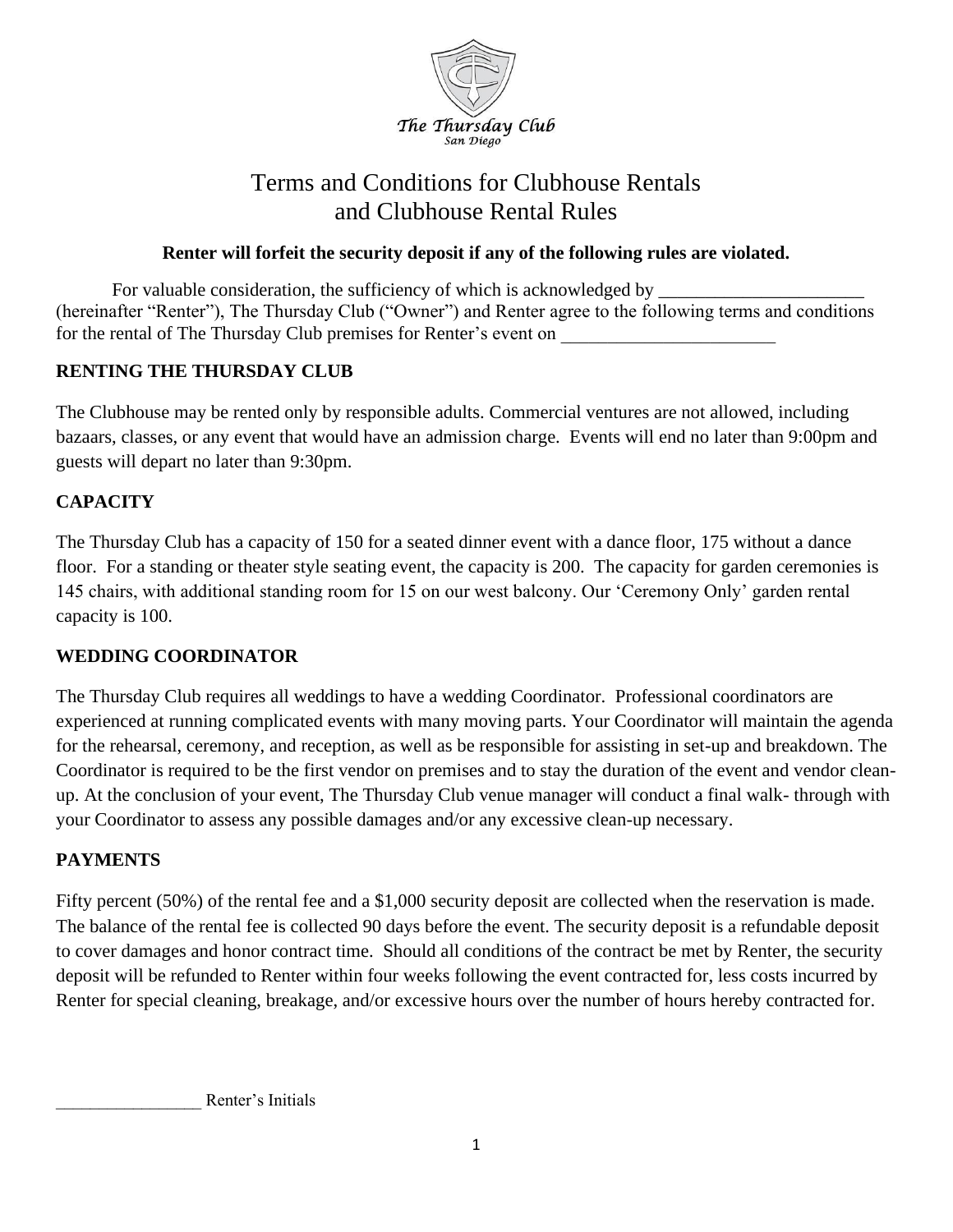## **DÉCOR**

To preserve the historical integrity of our facility, **all décor must be free-standing.** Nothing is to be fastened, hung, taped, or stapled to the walls, draperies, stage curtains, plants, garden arbors, railings, or floors. You may, however, hang décor from the wedding ceremony chairs. All decor must comply with San Diego Fire Ordinances. Candles are allowed inside but must be protected by a non-flammable container whose top extends at least one inch above the top of the flame. No real candles or open-flame devices are allowed to be placed on the floor. Other types of open flames and fireworks, including sparklers, are not allowed. The use of tiki torch lamps, oil lamps or burning of incense is prohibited. No fog/haze machines, confetti, birdseed, rice, paper streamers, bubbles, glitter, sand, silly string, small crystals, stones, or similar materials may be used at any time anywhere on the premises. No substance may be applied to the floor. The use of rose petals for a wedding ceremony (white only, as colored ones will stain the concrete) is allowed.

### **FOOD AND BEVERAGE**

Food and beverage service must be provided by one of The Thursday Club's Approved Caterers. These Approved Caterers pay a modest fee to the Club to help with the expenses incurred by their use of the facility.

All alcoholic beverages must be served by the caterer's bartending service or a licensed and insured bar service. If hiring an outside bar service, outside bar service is responsible for removing all bar trash.

While we do allow distilled spirits to be served, we do not allow kegs, shots, or "neat" drinks. No alcoholic beverages served within 30 minutes of the end of the event. If Renter is bringing beverages, all alcohol must be secured as soon as the bar closes so guests do not have access to it.

### **CLEAN-UP**

All personal items and rental items must be removed from The Thursday Club premises after an event. We are unable to accept early deliveries or next-day pick-ups.

The Renter shall leave the premises, equipment, and furnishings of The Thursday Club in a clean and orderly condition. The Thursday Club may make repairs necessary to the premises, equipment, or furnishings, to restore them to their original condition upon completion of rental, and charge Renter for such repairs or deduct the reasonable cost from the Security Deposit.

### **USE OF GARDEN & OTHER SPACES**

No flowers or decorations may be attached to the plants or garden arbors. Guests are allowed in the garden with food and drink, but no food tables or bars are allowed to be set up in the garden. Music and a microphone are allowed in the Garden for a ceremony. All other cocktail hour / reception music must be inside the clubhouse. Any loud garden activities (such as group games) must end no later than 8:00pm.

Because of our location in a residential neighborhood, **no drones are allowed at any time**. For safety reasons, no photos are to be taken in the middle of the surrounding streets.

The Thursday Club kitchen facilities may only be used by one of our Approved Caterers. Only The Thursday Club Resident Manager is authorized to use equipment belonging to The Thursday Club.

\_\_\_\_\_\_\_\_\_\_\_\_\_\_\_\_\_ Renter's Initials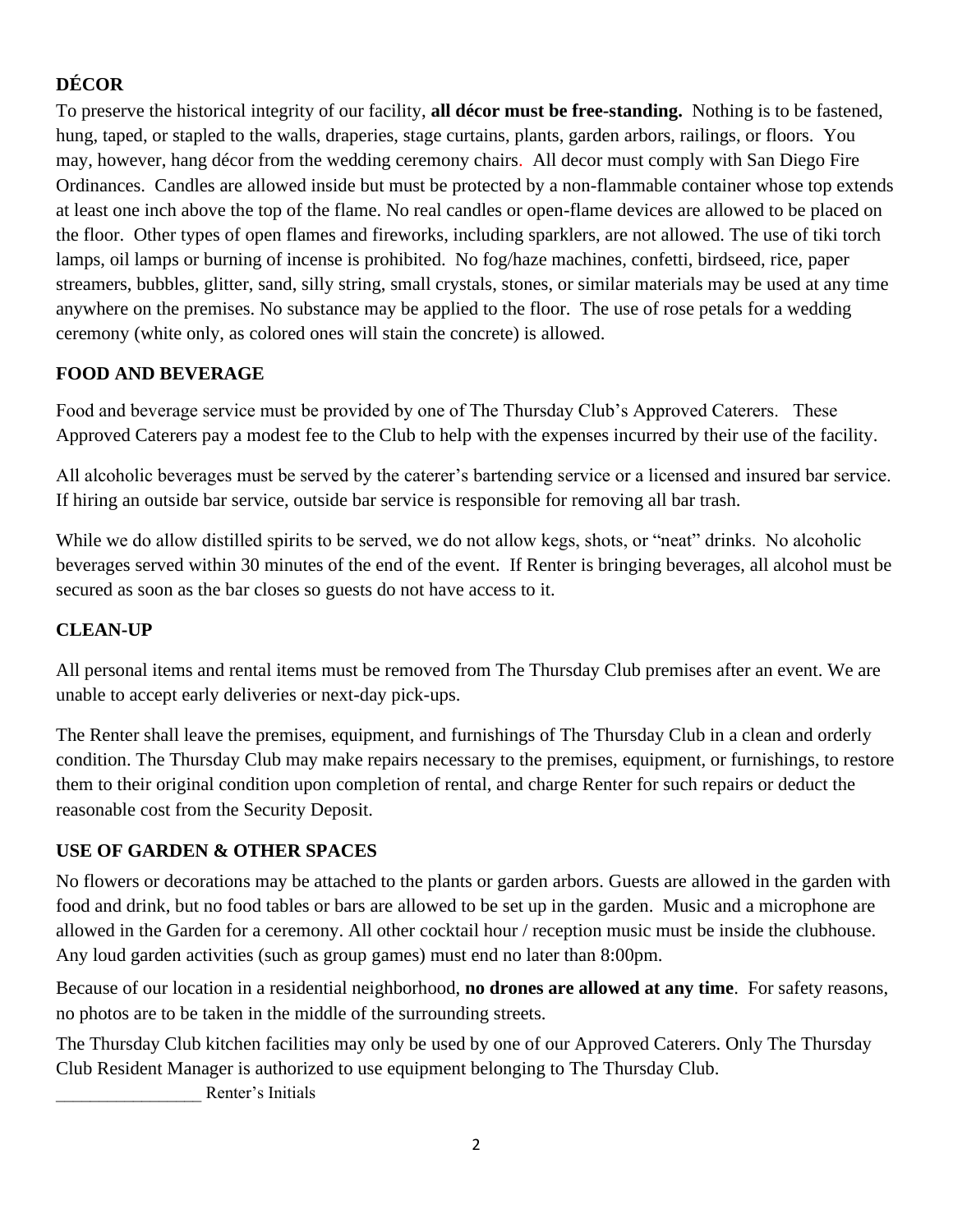### **REHEARSALS**

Renting the clubhouse and garden includes a complimentary hour for a rehearsal. Please contact the Resident Manager no more than 30 days before your event to check availability and schedule a time for your rehearsal.

### **CANCELLATIONS / LIQUIDATED DAMAGES / CHANGE OF DATE**

Should you find it necessary to cancel your reservation, you must do so in writing. If you cancel 90 days or more in advance, The Thursday Club's remedy for such cancellation shall be to receive and retain your 50% rental fee as liquidated damages, and the security deposit will be refunded. If you cancel less than 90 days in advance, The Thursday Club's remedy shall be to receive and retain the entire rental fee as liquidated damages. THE 50% RENTAL FEE OR THE ENTIRE RENTAL FEE, AS APPLICABLE, SHALL CONSTITUTE LIQUIDATED DAMAGES ASSOCIATED WITH CANCELLATION OF RENTER'S EVENT. THE PARTIES ACKNOWLEDGE AND AGREE THAT IT WOULD BE IMPRACTICABLE OR EXTREMELY DIFFICULT TO FIX THE ACTUAL DAMAGES THAT THE THURSDAY CLUB WOULD INCUR AS A RESULT OF THE CANCELLATION (A BREACH OF RENTER'S OBLIGATIONS TO RENT THE CLUBHOUSE). THE PARTIES AGREE THAT THE 50% RENTAL FEE OR THE ENTIRE RENTAL FEE, AS APPLICABLE, ARE EACH A REASONABLE ESTIMATE OF THE THURSDAY CLUB'S DAMAGES AND SHALL CONSTITUTE LIQUIDATED DAMAGES ASSOCIATED WITH CANCELLATION OF RENTER'S EVENT IN ACCORDANCE CALIFORNIA CIVIL CODE SECTION 1671.

The 50% rental fee or the entire rental fee, as applicable, shall only constitute liquidated damages for Renter's cancellation and breach of its obligation to rent the Clubhouse pursuant to this agreement and shall not limit or impair (i) Renter's obligations which, by the terms of this agreement, expressly survive termination of this agreement, or (ii) The Thursday Club's right to recover attorney's fees and costs if necessary to enforce such obligations or to obtain or retain the security deposit or the entire rental fee, as applicable. **A date change is considered a cancellation. \*A date change due to the COVID19 pandemic will be complimentary.**

Rental of The Thursday Club is contingent upon the ability of The Thursday Club to perform and is subject to acts of God, extreme weather, war or terrorist activity, government regulation, labor disputes, accident, or other causes beyond The Thursday Club's reasonable control. In no event shall The Thursday Club be liable for any damages beyond the refund of the sums paid to The Thursday Club in advance of the Event, should it be impracticable for The Thursday Club to perform due to circumstances beyond its reasonable control.

\_\_\_\_\_\_\_\_\_\_\_\_\_ Renter's Initials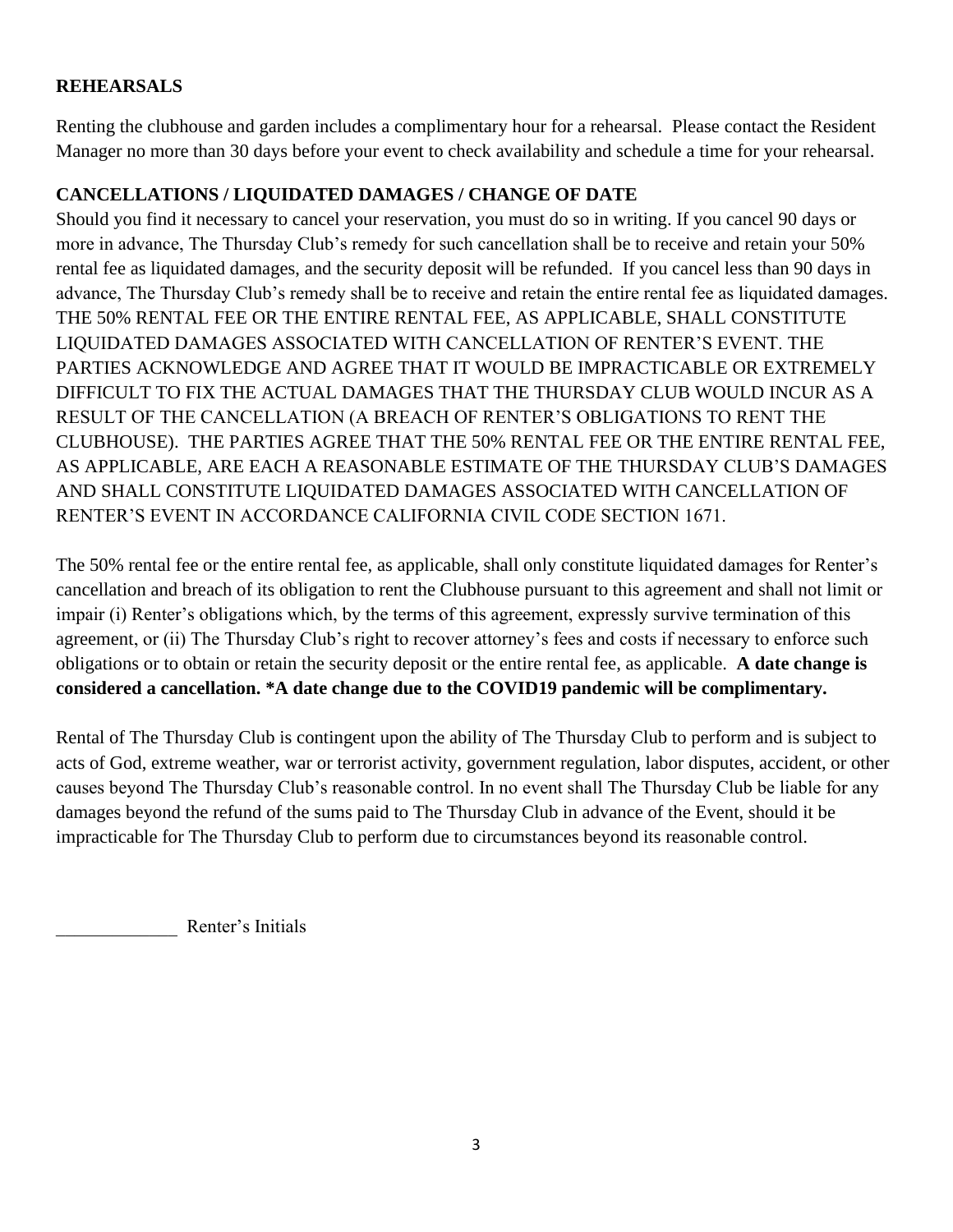### **INSURANCE**

At least 60 days prior to the event, Renter must provide Resident Manager with the name and phone number of selected caterer and ensure that all vendors have provided The Thursday Club with a certificate of comprehensive liability insurance (\$1,000,000 per incident) naming "The Thursday Club and The Thursday Club Foundation, located at 1224 Santa Barbara Street, San Diego, CA 92107"as an additional insured. Renter is responsible for ensuring that all subcontracted persons review and comply with The Thursday Club Rules and Conditions.

At least 60 days prior to the event, Renter must provide proof of personal liability insurance of not less than one million dollars per incident. Renter must provide a certificate of insurance naming "The Thursday Club and The Thursday Club Foundation, located at 1224 Santa Barbara Street, San Diego, CA 92107", as an additional insured on a personal liability insurance policy, for the duration of the rental period, or obtain a Special Events Liability Policy. If alcohol is being served at the event, **insurance must include Liquor Liability**. Cross-Suits Liability Coverage: Renter's insurance must provide for coverage of suits between insureds under the policy, with no exclusions of coverage for claims between insureds.

### **WAIVER OF LIABILITY**

On behalf of themselves, and their heirs and successors and assigns, the Renter, or any vendors hired by the Renter, hereby waives, releases, and agrees to hold harmless The Thursday Club, or any of its related corporations, foundations, organizations, officers, directors, managers, employees, contractors, representatives, and affiliates, for any and all damages or claims arising from injuries, illness or accidents occurring on The Thursday Club property, excepting only for damages caused by the sole gross negligence or willful misconduct of The Thursday Club.

The Renter is responsible for his or her own property, such as gifts, clothing, and money, and that of his or her guests.

#### **DEFENSE AND INDEMNITY**

Except for damages caused solely and exclusively by The Thursday Club's gross negligence or willful misconduct, Renter shall indemnify, protect, defend and hold harmless The Thursday Club, and its affiliates, directors, managers, and agents, from and against any and all claims, and/or damages, liens, judgements, penalties, attorneys' and consultants' fees, expenses and/or liabilities arising out of, involving, or in connection with, the use of The Thursday Club premises. If any action or proceeding is brought against The Thursday Club or any of its affiliates, directors, managers, and agents by reason of any of the foregoing matters, Renter shall upon notice defend the same at Renter's sole expense by counsel reasonably satisfactory to The Thursday Club and The Thursday Club shall cooperate with Renter in such defense. The Thursday Club need not have first paid any such claim in order to be defended or indemnified.

Renter's Initials